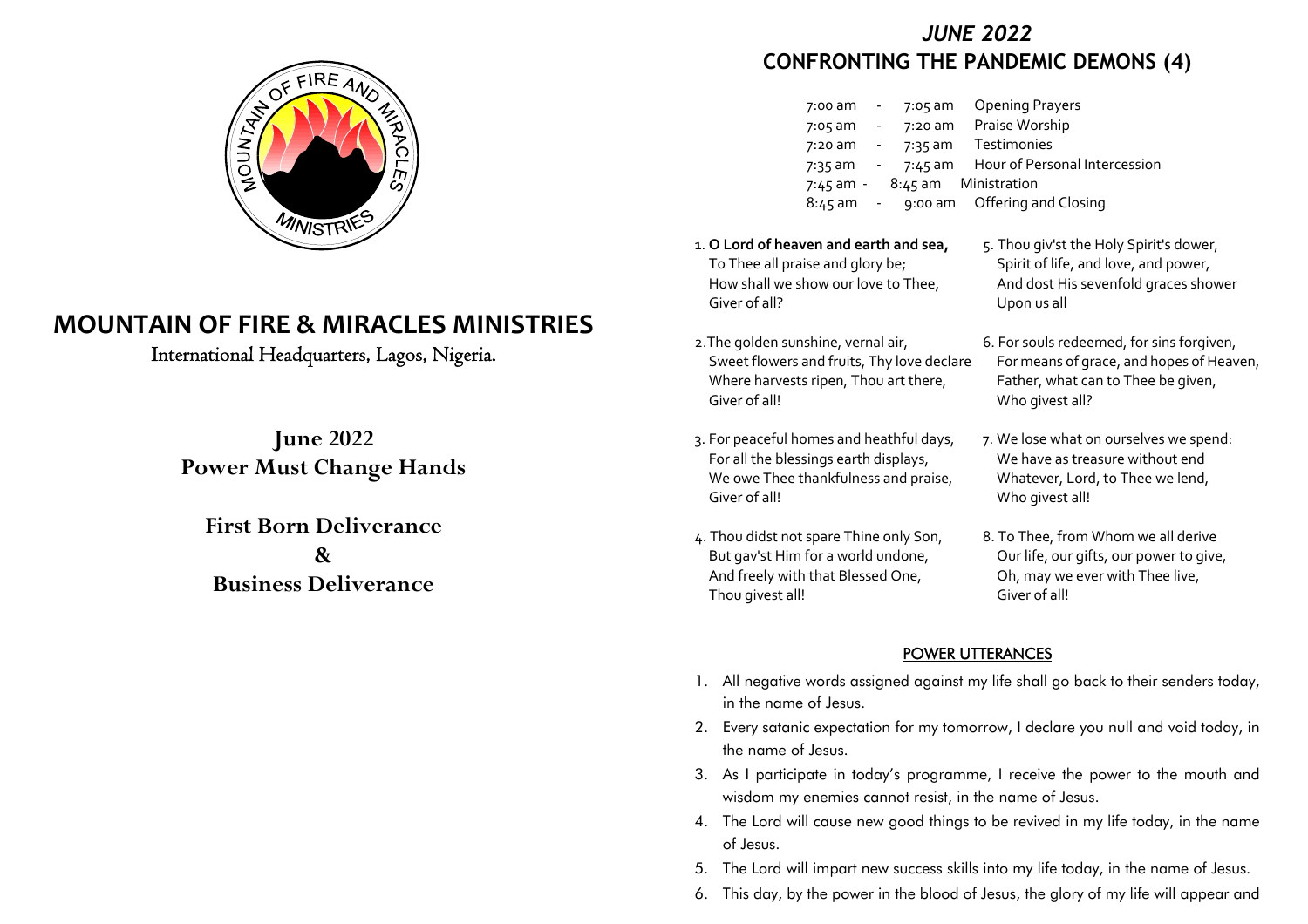all my mountain of afflictions will disappear, in the name of Jesus.

7. Today, the Lord will answer my prayers to the point of disgracing my enemies, in the name of Jesus.

#### PERSONAL PRAYERS

#### CONFESSION: PSALM 91

- 1. O God, arise, and uproot anything You did not plant, inside the Mountain of Fire and Miracles Ministries, in the name of Jesus.
- 2. O God, let the fire of revival, fall upon the Mountain of Fire and Miracles Ministries, in the name of Jesus.
- 3. O Lord, give me a new inner man to catapult my destiny to the next level, in the name of Jesus.
- 4. O Lord, if I have fallen behind in any area of my life, empower me to recover all lost opportunities and wasted years, in the name of Jesus.
- 5. Any power that says I will not go forward in life, be arrested, in the name of Jesus.
- 6. Any power that wants to keep me in want in the midst of plenty, die, in the name of Jesus.
- 7. Every power sponsoring affliction in this land, I am not your candidate, die, in the name of Jesus.

#### THE WORD BOMB

1 Corinthians 15:57: But thanks be to God, which giveth us the victory through ourLord Jesus Christ.

Psalms 149:6: Let the high praises of God be in their mouth, and a twoedged swordin their hand;

Psalms 149:7: To execute vengeance upon the heathen, and punishments upon thepeople;

Psalms 149:8: To bind their kings with chains, and their nobles with fetters of iron;

Psalms 149:9: To execute upon them the judgment written: this honour have all his saints. Praise ye the LORD.

Revelation 12:11: And they overcame him by the blood of the Lamb, and by theword of their testimony; and they loved not their lives unto the death.

Hebrews 4:12: For the word of God is quick, and powerful, and sharper than any twoedged sword, piercing even to the dividing asunder of soul and spirit, and of thejoints and marrow, and is a discerner of the thoughts and intents of the heart.

Philippians 4:13: I can do all things through Christ which strengtheneth me.

2 Corinthians 10:4: (For the weapons of our warfare are not carnal, but mightythrough God to the pulling down of strong holds;)

Colossians 2:15: And having spoiled principalities and powers, he made a shew ofthem openly, triumphing over them in it.

Luke 10:19: Behold, I give unto you power to tread on serpents and scorpions, andover all the power of the enemy: and nothing shall by any means hurt you.

Romans 8:31: What shall we then say to these things? If God be for us, who can beagainst us?

Romans 8:37: Nay, in all these things we are more than conquerors through himthat loved us.

Romans 8:39: Nor height, nor depth, nor any other creature, shall be able toseparate us from the love of God, which is in Christ Jesus our Lord.

#### PRAYER POINTS FOR FIRST BORN DELIVERANCE

 Confession: *I am a first born. I am the beginning of strength of my household. I am the excellency of dignity, excellency of power. I shall not be a deficit unto the world. I shallbe as stable as a rock. I shall excel and no one shall defile me. I shall not die a grievous death. I shall not be an infant of days, neither shall I be an adult that has notfulfilled his years. I shall have the might of Samson but not his carelessness. I shall have the wisdom of Solomon, not his whoredom. I shall have the holiness of Job and not his calamities. I shall possess the gate of my enemies. I shall not be subject to pain or poverty. The enemy shall not outwit me. The Lord shall anoint me with the oil ofgladness above my fellows. The fire of the enemy shall not burn me. I dedicate myselfthis day to the God of Abraham, Isaac and Jacob and the Father of our Lord JesusChrist. Amen.*

- 1. Every parental curse that is demoting my life, be broken by the blood of Jesus. In the name of Jesus.
- 2. Every paternal and maternal pronouncement, issued against my life, die, in the name of Jesus.
- 3. I decree that my first born potentials shall not be caged, in the name of Jesus.
- 4. Every satanic assignment to bury my first born star, scatter, in the name of Jesus.
- 5. I reject spirit of the tail; I claim the position of headship, in the name of Jesus.
- 6. By the power in the blood of Jesus, I break every witchcraft agenda to exchange and manipulate my star, in the name of Jesus.
- 7. Every curse and affliction working against the first born in my father's house, die, in Jesus' name.
- 8. Every dedication working against me as a first born, be destroyed, in the name of Jesus.
- 9. I destroy the power of any Herod assigned to trouble my first born destiny, in the name of Jesus.